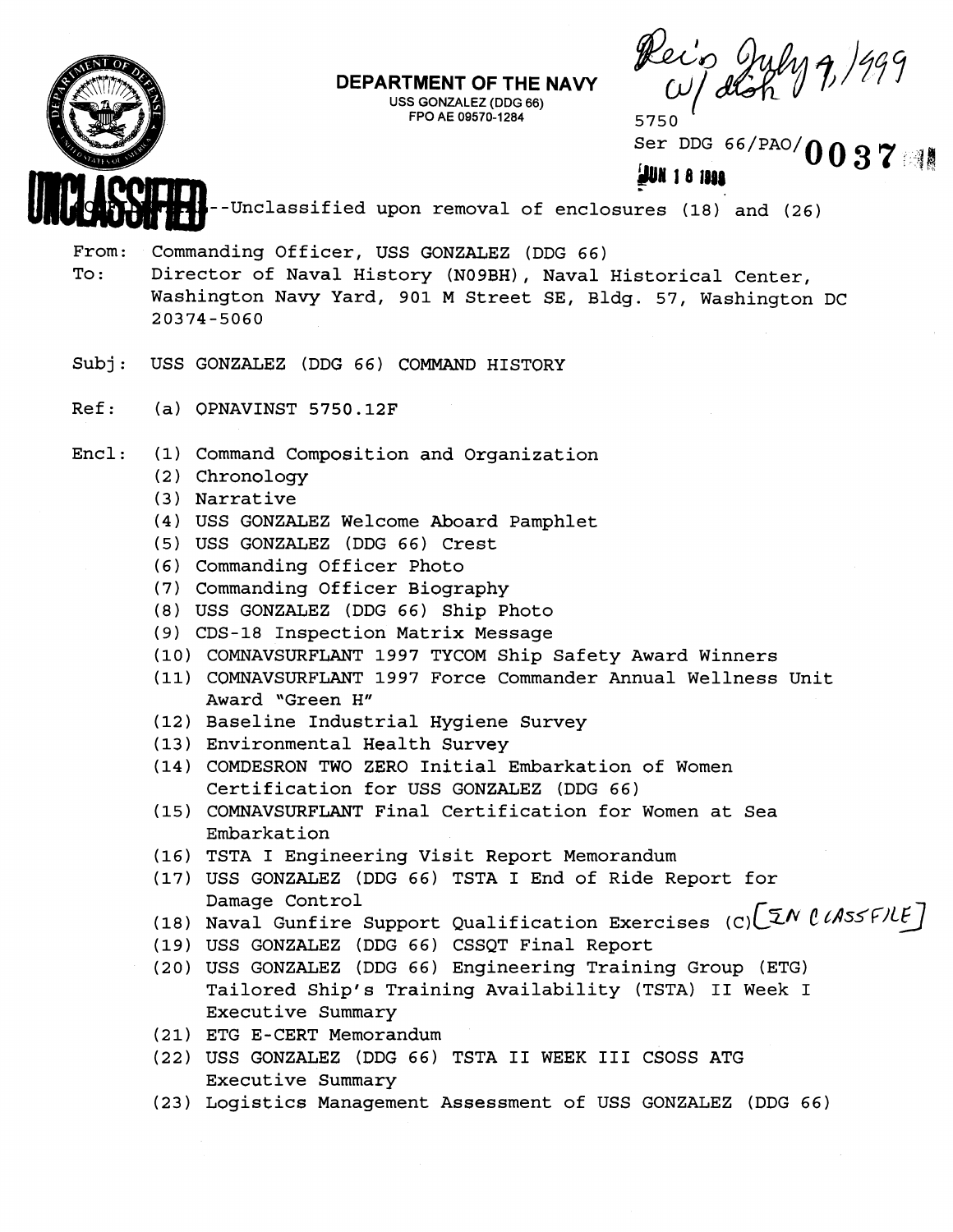- (24) 1997 Green H Award Memorandum
- (25) USS GONZALEZ Tailored Ship's Training Availability (TSTA) **I11** Afloat Training Group (ATG) Executive Summary
- (26) USS GONZALEZ Post Final Evaluation Problem (FEP) Report (C)  $[IN$   $CLAS5$   $F$ <sup>1</sup> $E$ ]
- (27) USS GONZALEZ (DDG 66) Engineering Certification Assessment
- (28) Cruise Missile Tactical Qualification of USS GONZALEZ (DDG 66)
- (29) USS GONZALEZ (DDG 66) Final Contract Trial
- (30) Proposed Public Affairs Release for USS GONZALEZ (DDG 66)
- (31) James F. Chezek Memorial Gunnery Award Message

1. In accordance with reference (a), the following command history is submitted for USS GONZALEZ (DDG 66) for Calendar Year 1998.

W. Murphy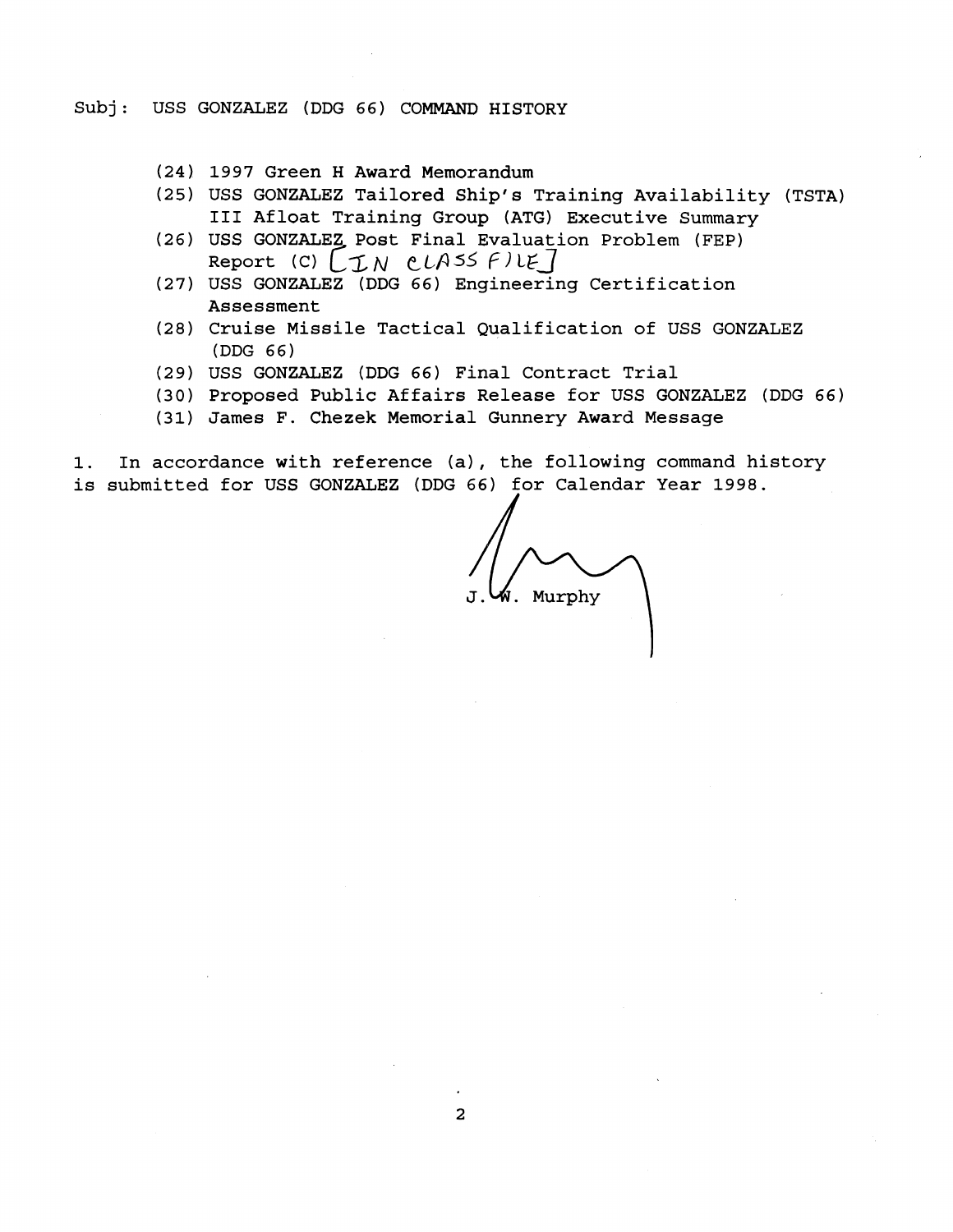## Command Composition and Organization.

1. Mission. USS GONZALEZ (DDG 66) is a state-of-the-art warship, capable of conducting Air Warfare, Undersea Warfare, Surface Warfare, and Strike Warfare. GONZALEZ utilizes the AEGIS Weapon System in conjunction with Standard Missiles (Air/Surface Warfare), Tomahawk Land Attack Missiles (Strike Warfare), Five-Inch Gun (Air/Surface Warfare), Torpedoes (Undersea Warfare), Electronic Countermeasures (Electronic Warfare), and her extensive Command, Control, Communications, Computers, and Intelligence (C4I) capabilities to provide unparalleled firepower and flexibility. She is an ideal combatant to implement the Navy's "Forward-From the Sea" vision statement and provides a truly versatile ship to serve the Fleet for decades to come.

2. Organizational Structure. Immediate Superior in Command (ISIC) : Commander, Destroyer Squadron TWENTY 01 Jan 98 - 31 Jan 98 Commander, Destroyer Squadron EIGHTEEN 01 Feb 98 - 31 Dec 98

3. Commanding Officer. CDR Daniel P. Holloway 01 Jan 98 - 09 Jul 98 CDR Joseph W. Murphy 10 Jul 98 - 31 Dec 98

**4.** Permanent Duty Station. Naval Station Norfolk, Virginia; convenience berthed at Norfolk Naval Shipyard, Portsmouth, Virginia, in company with the rest.of DESRON EIGHTEEN.

5. No aircraft assigned this unit.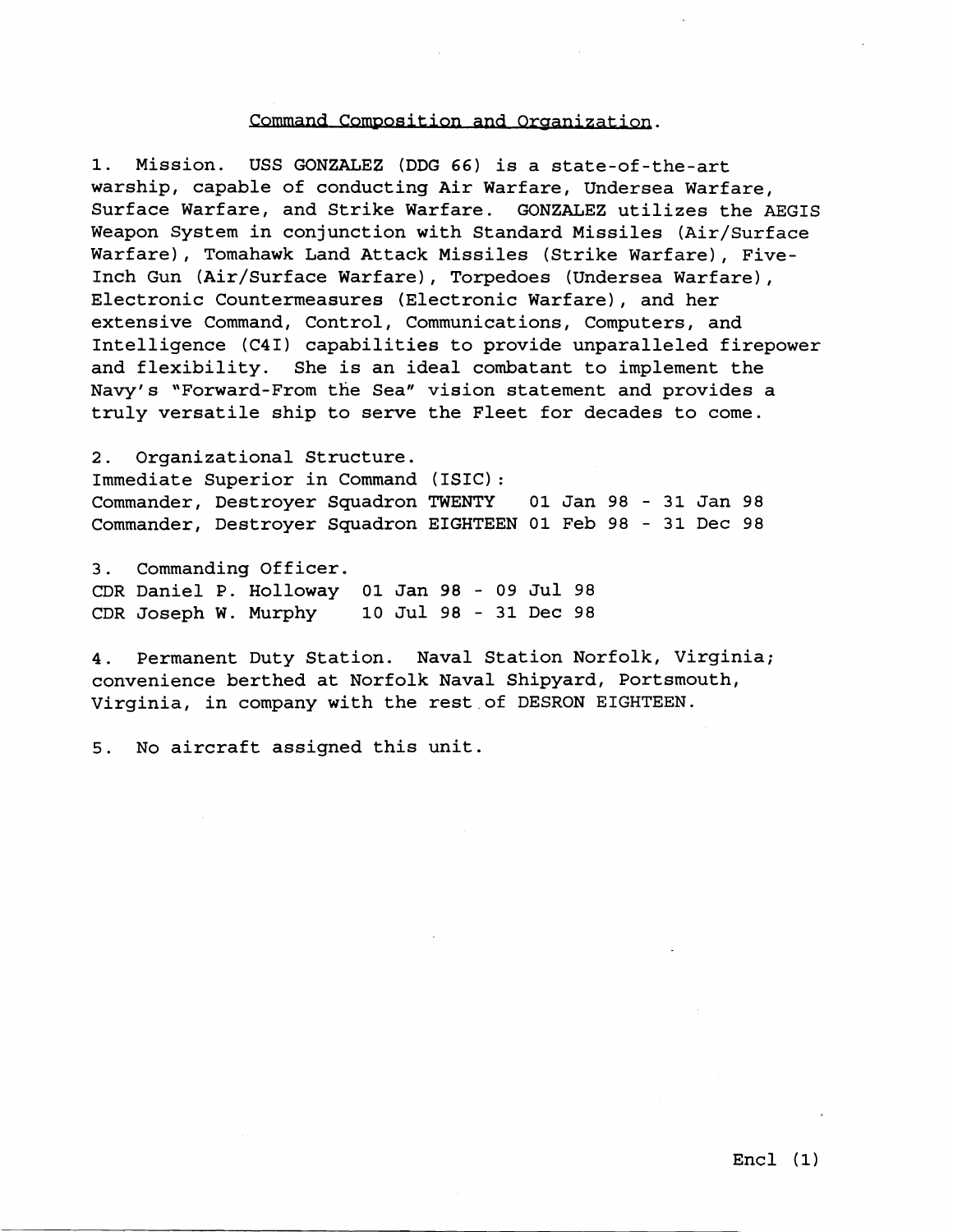## Command Narrative

On the first of January, 1998, GONZALEZ was moored at Naval Station Norfolk in Norfolk, Virginia. Approximately half the crew was enjoying Christmas Leave throughout the United States while the other half prepared for the next phase of GONZALEZ' schedule. The ship had completed its maintenance availability from the previous year and was poised to embark on Post Delivery Tests and Trials (PDT&T)/Combat Systems Ship's Qualification Testing and Trials (CSSQT) .

On January 12, 1998, GONZALEZ departed Naval Station Norfolk enroute Port Everglades, Florida. This voyage marked the beginning of a highly successful year for GONZALEZ' which encompassed the completion of trials and testing, as well as completion of all phases of the Inter-Deployment Training Cycle (IDTC) . Enroute to Port Everglades, Engineering Training Group (ETG) embarked GONZALEZ and completed a thorough inspection of the Ship's Engineering Plant, Programs, and Training.

On January 15, 1998, GONZALEZ arrived in Port Everglades (Fort Lauderdale, Florida). For many on board, this was only their second port visit on GONZALEZ and was much anticipated. The Navy League of Fort Lauderdale was on hand and hosted several receptions for the ship, making the crew feel most welcome. While enjoying liberty, GONZALEZ continued making preparations for PDT&T, completing lastminute maintenance and testing as well as conducting underwater inspections of the ships hull and sonar dome.

After four well deserved days of liberty, GONZALEZ set sail for the Puerto Rican Operating Area and Roosevelt Roads. Enroute to the Puerto Rican Operating Area, GONZALEZ entered the Atlantic Fleet Underwater Test and Evaluation Center (AUTEC) range in which the ship verified the bearing and range accuracy of its sonar. GONZALEZ then completed part I of her Electronic Warfare Ship Qualification Trial; both trials were graded Satisfactory. On 24 January, the ship pulled into Roosevelt Roads, Puerto Rico, to embark many of the technical representatives that would be aboard for the next two weeks to supervise the final trials period.

GONZALEZ departed Roosevelt Roads on 26 January 1998, enroute Vieques Range for its first ever Naval Surface Fire Support (NSFS) Exercise. The ship conducted several practice runs on 27 and 28 January, completing NSFS qualification (FIREX I) on the 28<sup>th</sup> with a score of 102.66 out of 106.33 possible points. The ship expended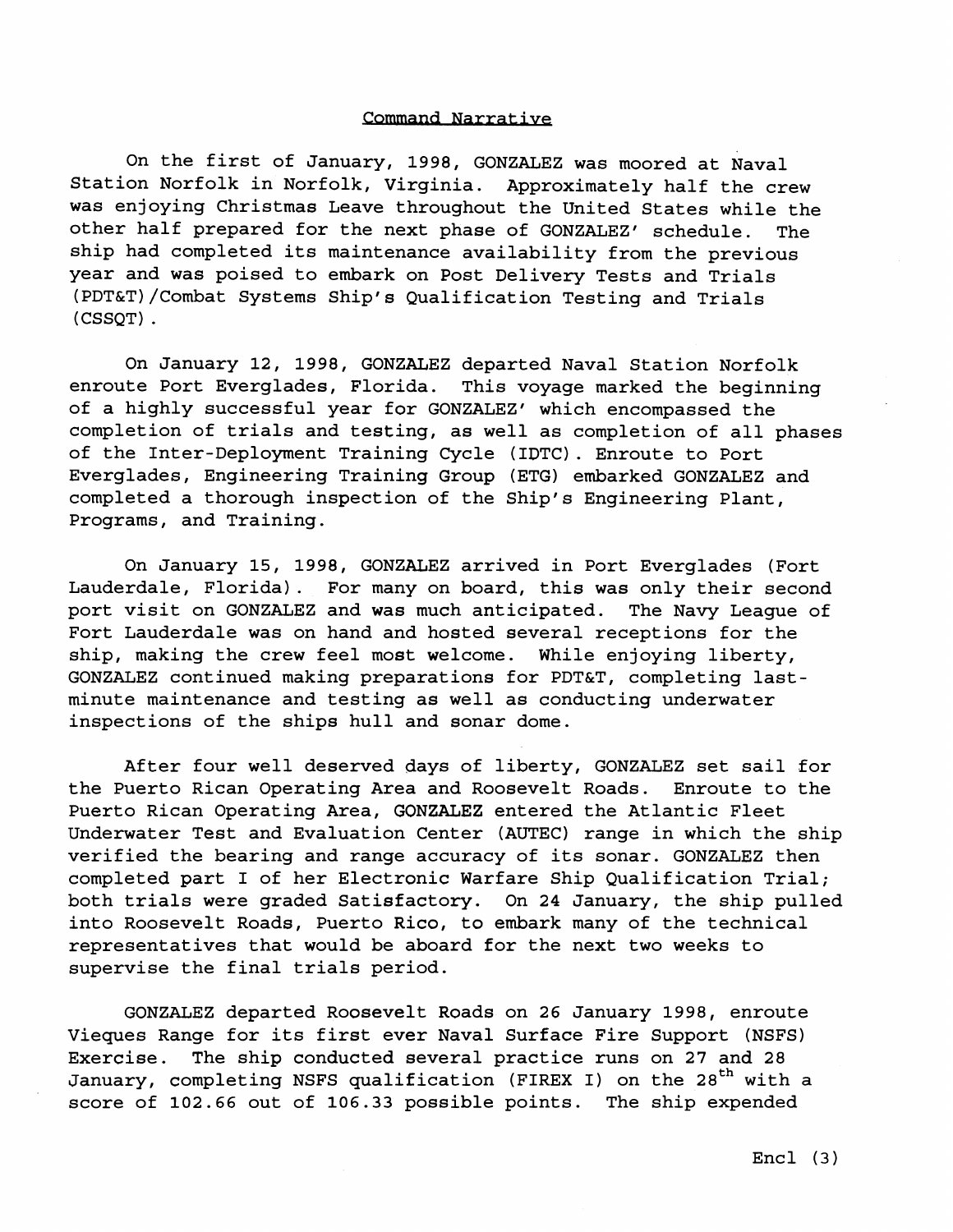over one-hundred rounds of five-inch ammunition finishing with a score good enough to earn GONZALEZ an Honorable Mention for the James F. Chezek Memorial Gunnery Award.

The next two weeks of PDT&T consisted of various exercises to test the ship's weapons and engineering systems including: Over-The-Horizon Targeting exercises, SM-2 missile launches, acoustic trials off St. Croix, MK46 torpedo firings, and a port visit to St. Thomas, U.S.V.I. Additionally, GONZALEZ shifted ISIC to Destroyer Squadron Eighteen operating out of Norfolk Naval Shipyard in Portsmouth, VA, in anticipation of Destroyer Squadron Twenty decommissioning on 31 Mar 98.

GONZALEZ got underway on 09 February enroute her new convenience berth at Portsmouth, Virginia. Despite the many accomplishments of the past few weeks, crewmembers continued to train and hone their skills, completing the Tailored Ship's Training Availability Part I1 (TSTA 11) with Engineering Training Group (ETG). After the successful completion of this training phase, GONZALEZ pulled into Norfolk Naval Shipyard on February 13. The training provided by the ship's first prolonged underway period proved to be the foundation for the success of the remainder of the IDTC.

Four days after returning from her journey to the Caribbean, GONZALEZ began two months of inspections and assessments, taking her through the rest of the Basic Phase and into the Intermediate Training Phase of the Inter-deployment Training Cycle (IDTC). February 17-20 consisted of an Environmental, Health, and Safety Survey (EHS), followed by a visit from Combat Systems Training Group (CSTG) for TSTA I1 in preparation for the next major milestone of the ship's training cycle: Cruise Missile Tactical Qualification (CMTQ) . CMTQ was preceded by four days of intense exercises involving the Tomahawk and Harpoon Weapon Systems and on March 6, GONZALEZ passed its first CMTQ with flying colors.

On March 9-13 Supply Department spearheaded GONZALEZ' Logistics Management Assessment **(LMA)** , a detailed look at supply support, Maintenance and Material Management (3M), and ships services. After four long days of inspection, GONZALEZ received a score of over ninety percent which eventually resulted in the ship being awarded the "Blue E" for logistics excellence.

The next hurdle for the ship was one of the most challenging: Engineering Certification. While similar to CMTQ and LMA, Engineering Certification consists of more inspectors and a rigorous

 $\overline{2}$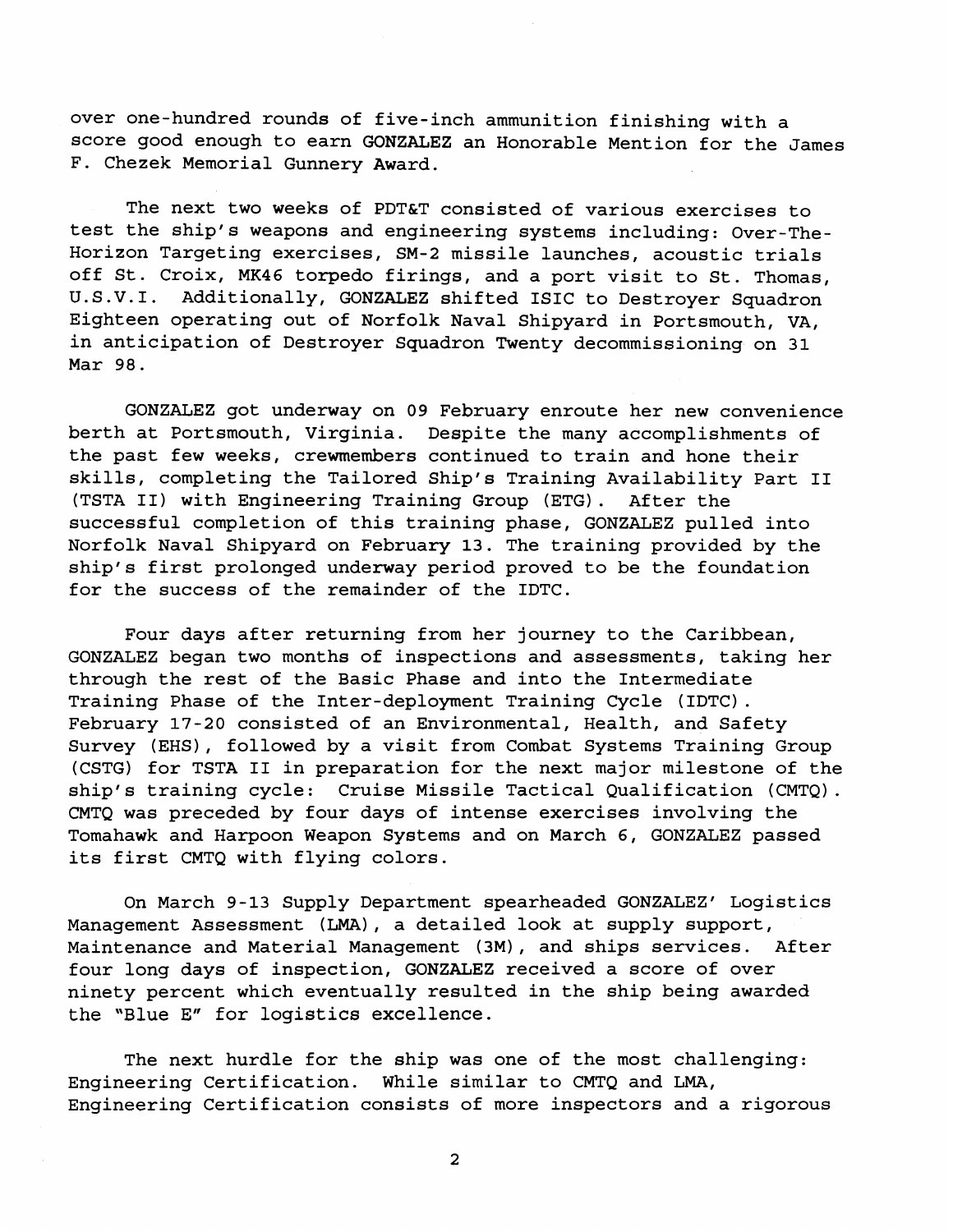look at Engineering Programs, equipment, and the crew's ability to fight fires and equipment casualties while operating the engineering plant. As many portions of the inspection require the ship to be underway, GONZALEZ returned to the Virginia Capes Operating Area on 16 March where GONZALEZ passed this inspection successfully with a near-perfect score, earning the "Red E" for engineering excellence.

After returning to homeport on 20 March and a brief rest, GONZALEZ once again got underway on 23 March enroute Cherry Point Operating Area off the coast of North Carolina to complete the next step of its training cycle - Tailored Ship's Training Availability Part I11 (TSTA 111). TSTA I11 emphasizes integrated team training over individual skills and is the precursor for the Final Evaluation Period (FEP) . Ship's Training Teams are looked at closely by inspectors to ensure that the ship is capable of training itself in all operations. As well, GONZALEZ was able to join the rest of ENTERPRISE BATTLEGROUP, including DESRON EIGHTEEN, for an extended Over-the-Horizon Targeting Exercise in which the ship, serving as OPFOR, successfully remained undetected and "sank" USS GETTYSBURG and USS NICHOLSON. The ship then returned to Norfolk Naval Shipyard on 27 March having passed another hurdle on the long road to deployment.

Departing from the notional IDTC Basic Phase sequence, GONZALEZ' took time out to conduct a full-scope Final Contract Trials (FCT)/(INSURV). Every newly constructed ship has a final inspection which ensures that all work paid for by the Department of the Navy was completed correctly and that the ship met all specifications following introduction to fleet service. Additionally, a ship must undergo INSURV once every five years to measure material condition and readiness. FCT/ INSURV took place over a ten day period marked by several days inport and two underway periods (01-02 April and 07 April) during which inspectors walked the ship from stem to stern to ensure that GONZALEZ was in peak condition.

April 7 through 20 saw GONZALEZ shift berths from Naval Station Norfolk back to Norfolk Naval Shipyard. During this period, the ship also conducted a Stand-Off Land Attack Missile Exercise (Tomahawk Exercise), and made preparations for the Final Evaluation Problem (FEP) which marks the end of the IDTC Basic Phase. GONZALEZ got underway on April 21<sup>st</sup> to complete the first of three days of FEP. The **22nd** and **23rd** of April saw GONZALEZ complete FEP, thereby ending an intensive training period made more arduous by the inclusion of GONZALEZ remaining ship trials.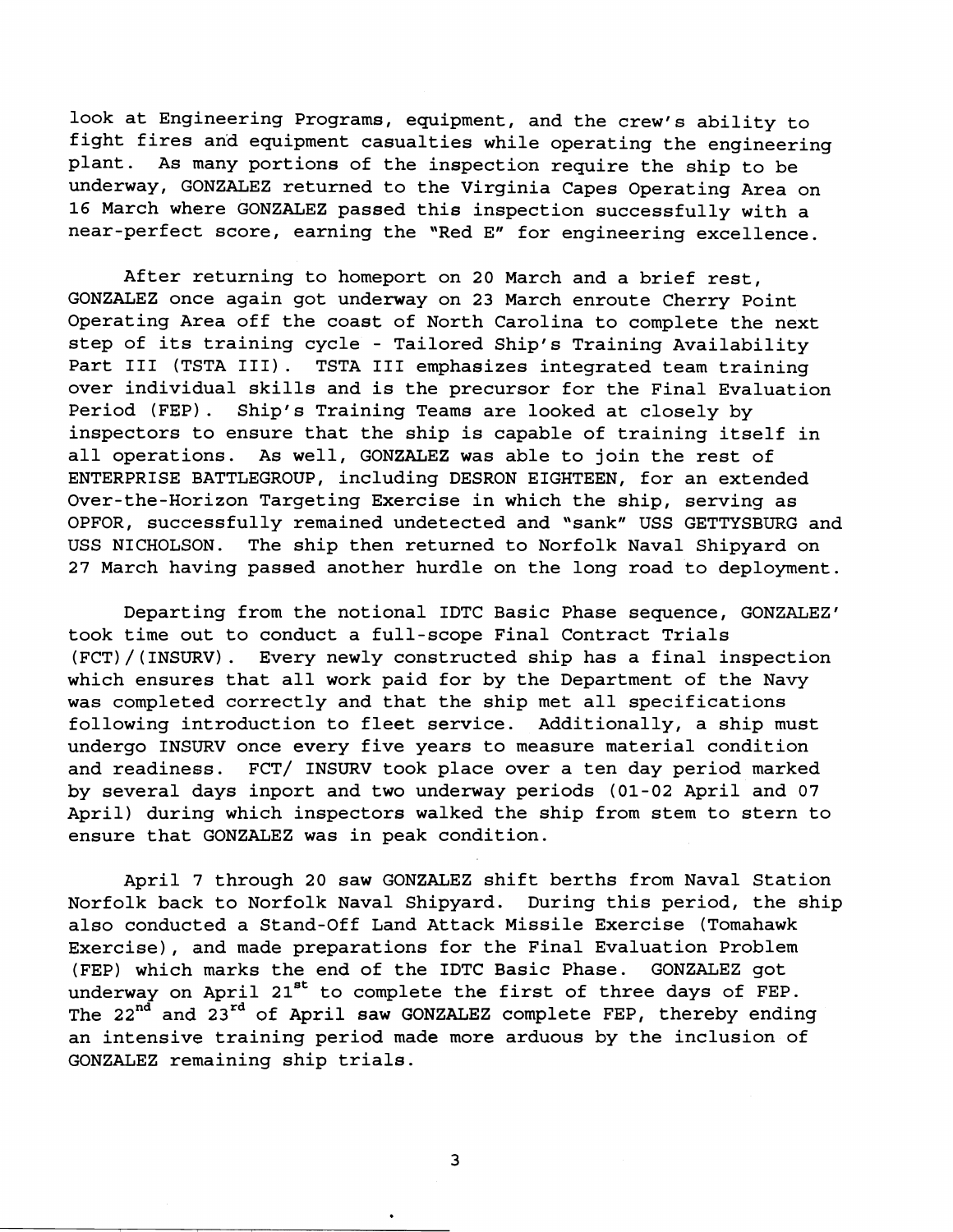After four months of inspections, underway periods, and exercises, the crew finally had the opportunity to spend some time in port with their families. The rest was welcome, but work continued as usual on board GONZALEZ. The next two months would see the installation of Integrated Technology for the Twenty First Century or IT-21 as well as the end of the SCN budgeting window and the completion of all BIW warranty work. The IT-21 installation was one of the biggest improvements to the officers' and crews' quality of life, allowing all message traffic up to the classification of SECRET to be displayed in an e-mail type format which is easily accessible on various workstations throughout the ship. Additionally, an unclassified system was delivered to bring e-mail and Internet access to the crew so that family members and friends could keep in touch electronically whether GONZALEZ is in port or at sea. Installation of IT-21 was originally scheduled to take place from April 24-June 30, but took nearly eight months to complete due to contractor over scheduling and technical difficulties.

During the installation of IT-21, GONZALEZ continued preparations for her deployment - scheduled for December of 98. May 4 marked the end of Quadrant 11, or the Basic Phase of the ship's IDTC, and ushered in Quadrant 111 - the Intermediate Training Phase. GONZALEZ now began preparing to operate with other ships in a wartime scenario which would take place in July/August timeframe. At the same time, GONZALEZ went through a Fleet Maintenance Availability (FMAV) designed to effect the minor repairs required by sustained underway operations.

May brought a myriad of training events and briefs including: Naval Surface Fire Support (NSFS) refresher training, Air Warfare Expeditionary Naval Warfare Gaming System (ENWGS), Radar Navigation Team Trainer, Physical Readiness Test (PRT), Undersea Warfare (USW) Team Trainer, Ordnance Handling Safety Assist (OHSAT), Middle-Eastern Force Expeditionary Naval Warfare Gaming System (ENWGS), and a safety standdown. This extended inport period also allowed for the crew and officers to meet in a social environment with a Morale, Welfare, and Recreation Picnic, several Hail and Farewells, and a Captain's Call coupled with an awards ceremony.

Meetings and training continued throughout June as well as preparations for the Commanding Officer's change of command. Additionally, GONZALEZ hosted several Midshipman from various schools across the nation - assisting these future Naval Officers in their professional development. Unfortunately, the only underway time was June 15-16, but the Midshipman were able to experience all of the

 $\overline{\bf 4}$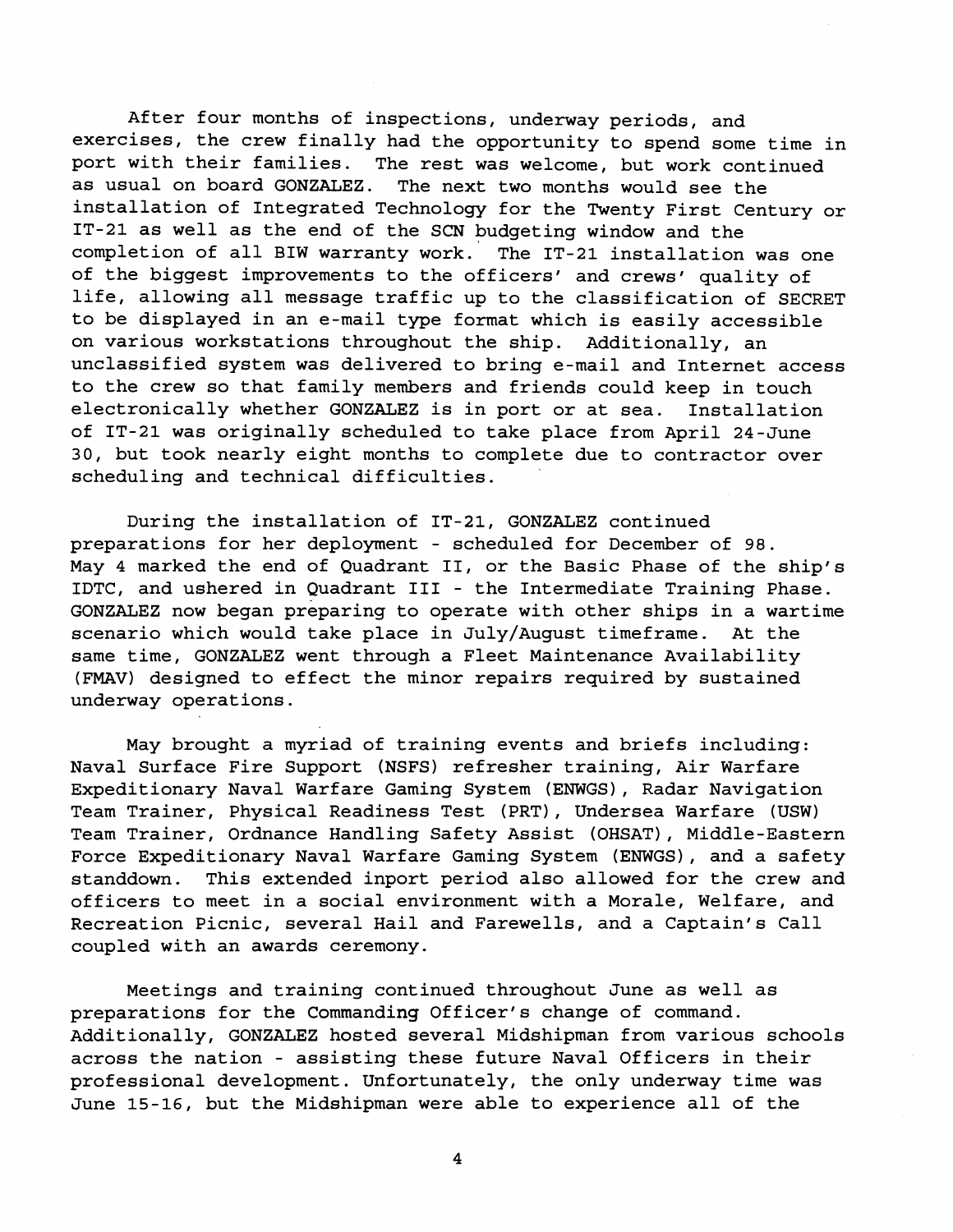inport training which occurs while a ship is pierside including: Visit, Board, Search, and Seizure (VBSS) boardings, Fast Cruises, a Battle Group Warfare Commander's Conference, and a Battle Group Air Intercept Controller training event.

July started out with numerous events in port including a Commanding Officers' Hail and Farewell, holiday routine on **03** July, and an Independence Day Celebration on board the ship for families and friends of GONZALEZ. The ship was moored starboard side to, facing up river from Norfolk Naval Shipyard, which allowed everyone to enjoy a great view of the fireworks at Waterside, downtown Norfolk. GONZALEZ then got underway from **6-9** July in the Virginia Capes Operating Area, off the coast of Wallops Island, for a VANDAL Exercise involving five other DDG's. This would be CDR Daniel P. Holloway's last underway period, as CDR Joseph W. Murphy relieved him on **10** July as Commanding Officer, USS GONZALEZ. CDR Murphy's first sea detail as CO took GONZALEZ on a short journey to Naval Weapons Station - Yorktown, VA for a weapons onload in final preparation for Composite Training Unit Exercise (COMPTUEX). The ship returned to Norfolk Naval Shipyard on **17** July.

July **24** began bright and early as GONZALEZ and the rest of DESRON EIGHTEEN got underway just after dawn enroute to the Puerto Rican Operating Area for COMPTUEX. Here GONZALEZ would operate with other ships in the ENTERPRISE Battle Group and become familiar with coordinated operations. The first week consisted of Undersea Warfare Proficiency Training Exercises with other ships and submarines while enroute to the Caribbean. GONZALEZ then pulled into Naval Station Roosevelt Roads in Puerto Rico until August **5th** for some brief but enjoyable liberty. The next phase of COMPTUEX consisted of various Surface, Air, and Missile Exercises. Each'event built on the previous one, culminating in the Intermediate Training Assessment, a three day simulated war at sea with ENTBATGRU pitted against OPFOR ships, submarines, and aircraft. As predicted, GONZALEZ and the rest of the Blue forces prevailed, ending the exercise on **19** August to return to Norfolk Naval Shipyard, Portsmouth, VA on **21** August.

No sooner had GONZALEZ arrived in homeport than Hurricane Bonnie approached the coast of Virginia. After hurried preparations hallmarked by a superb effort on the part of the duty sections, GONZALEZ sortied from homeport on August **25th** to ride out the hurricane at sea. After much uncertainty in forecasting when and where Bonnie would go ashore, the hurricane made landfall along the Virginia coast on August **27** allowing GONZALEZ to return home August **29.** 

5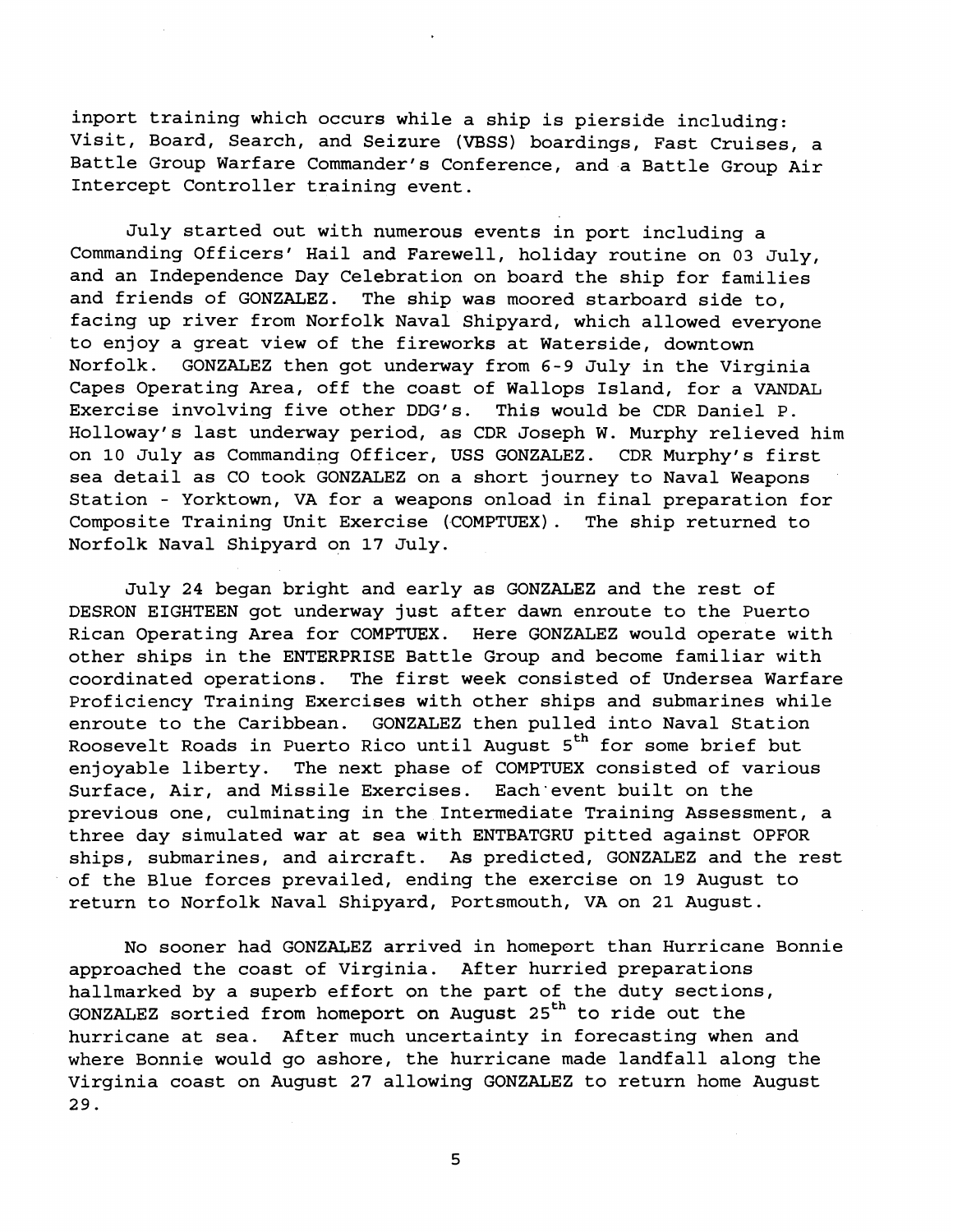Having successfully completed the Intermediate Training Phase, GONZALEZ began to make its final preparations for the Advanced Training phase which consists of one major exercise, Joint Task Force This fleet problem continued where COMPTUEX left off - at war. All units in the battle group participated in a simulated war against other U.S. Navy ships who played the role of "enemy forces". During this period, GONZALEZ operated extensively with the NASSAU Amphibious Ready Group (ARG), serving as escort, "Greencrown" and local Air Warfare Coordinator (AWC) . Following JTFEX, GONZALEZ continued to train and receive equipment upgrades from various technical representatives including: Radar Navigation Team Trainer, PARSE I (grooms), Command, Control, and Communication/Battle Group Integrated Training, Aegis Weapon System Upgrade, INMARSAT 'B' High Speed Data (HSD) installation, Underwater Hull Cleaning, PARSE 3 and 4 Training, SRQ-4 Forward Looking Infrared Installation. Despite this busy schedule, GONZALEZ was still able to continue routine business such as E-5 and E-6 Exams and Chief Petty Officer Indoctrination as well as continuing preparations for deployment.

On September 18, GONZALEZ got underway for its last training event with ENTERPRISE Battle Group prior to deployment. The ship was originally scheduled to head to the Caribbean sea, however, another hurricane precluded this and the battle group took "the battle" to the Virginia Capes Operating Area. Here GONZALEZ and other ships and submarines from the battlegroup completed various events including a Sonar Self-Noise Test, Opposed Choke Point Transit against submarines, Strategic Arms Coordination or NSFS off the coast of North Carolina, and many other events designed to simulate a hostile environment. JTFEX was GONZALEZ' last opportunity to prepare itself for 'real world" operations in the Mediterranean and Arabian Gulf.

After returning to homeport on **06** October, GONZALEZ began its third and final maintenance availability, or FMAV. All remaining jobs were completed to ensure the ship was **100%** ready for deployment. Additionally, GONZALEZ took one last look at all of its programs and ensured all personnel were ready to leave for six months. To complete this daunting task, GONZALEZ conducted various predeployment briefs, a Postal assist, Medical Readiness Evaluation, Ship's Explosive Safety Inspection, Marine Safety International Shiphandling Team Trainer for the wardroom, Command Managed Equal Opportunity Stand-down (CMEO), and one last Physical Readiness Test (PRT). Despite this busy schedule GONZALEZ still found time to relax by winning the COMDESRON EIGHTEEN Blakely Cup Golf Tournament and hosting a Halloween Party for the crew and their families.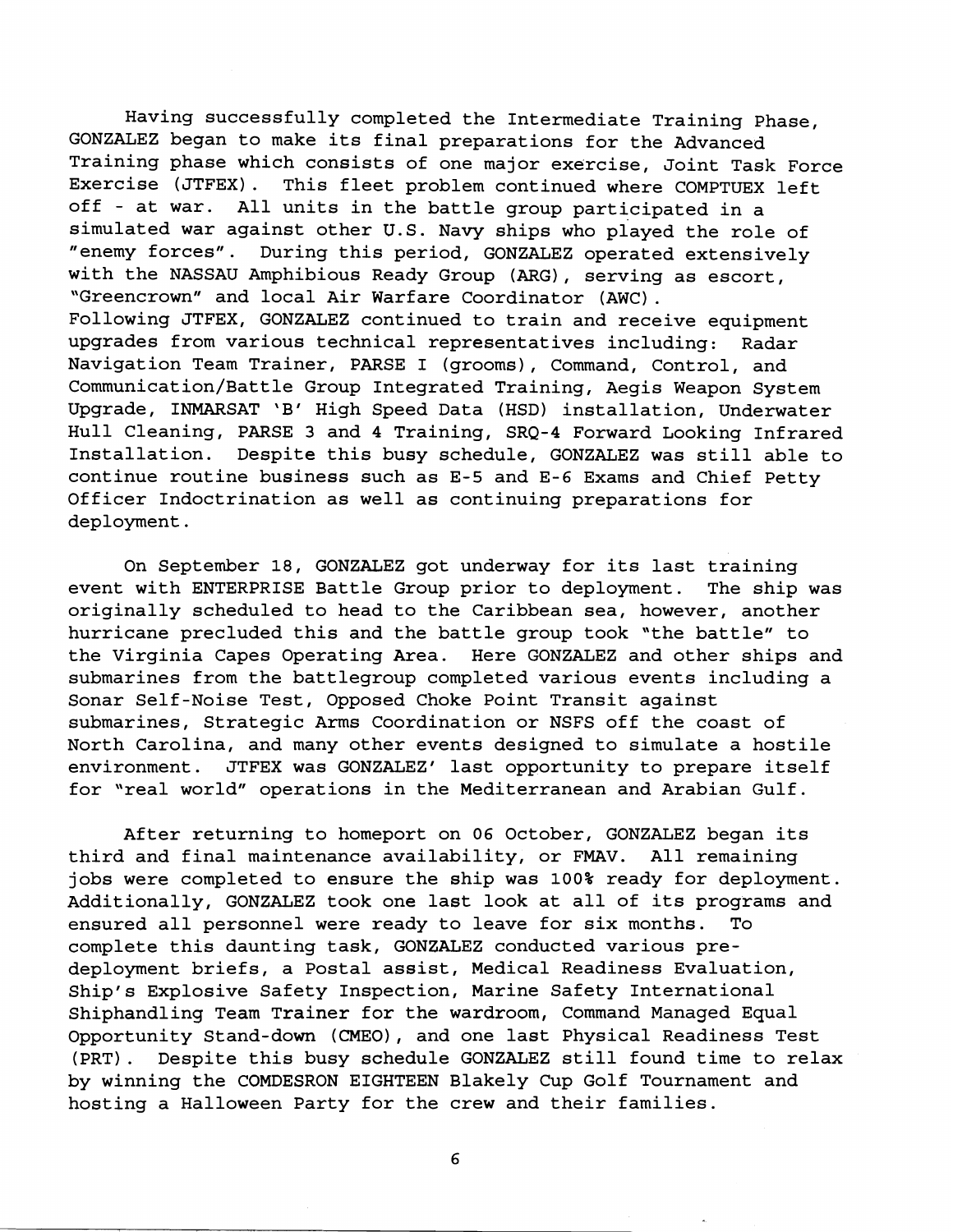GONZALEZ' last underway prior to deployment was escorting the other ships in the squadron out to sea on November 06. ENTERPRISE Battlegroup officially deployed that day with the exception of GONZALEZ and USS NICHOLAS. During this underway period, GONZALEZ was able to fit in a few last-minute internal training events as well as a battlegroup coordinated Tomahawk Exercise. Unfortunately, four aircrew from ENTERPRISE were involved in a crash; GONZALEZ was a key player in the two day Search and Rescue (SAR) effort that followed. Once detached from the battlegroup as ENTERPRISE headed across the Atlantic, GONZALEZ transited north through the Chesapeake Bay towards Baltimore, Maryland. The ship arrived on November 10 and enjoyed three days of liberty departing on 13 November.

November 16<sup>th</sup> marked GONZALEZ' final ammunition onload at Naval Weapons Station Yorktown. GONZALEZ received her final load-out of Five-Inch, CIWS, Standard Missiles, and Tomahawk Missiles. On the return to Norfolk, we conducted a burial at sea ceremony. Arriving back at Norfolk Naval Shipyard on 18 November, GONZALEZ was ready for deployment. Preparation for Overseas Movement (POM) and the first leave period began for the officers and crew of GONZALEZ on 18 November. LCDR Yvette C. BrownWahler officially relieved LCDR Glenn W. Zeiders as Executive Officer on 25 November. The second leave period commenced on 03 December after one last Fast Cruise.

The last social event held prior to deployment was 19 December. The crew hosted a special Kids' Christmas Party. Everyone from the command brought in their children and Santa Claus made a special appearance to distribute gifts for all. The last remaining obstacle, and perhaps the most difficult, was saying goodbye to family and friends for the next six months. On December 28, 1998, GONZALEZ departed Norfolk Naval Shipyard in Portsmouth, Virginia, enroute Gibraltar, United Kingdom. The trans-Atlantic Crossing would take about ten days. GONZALEZ ended Quadrant I11 of its' deployment cycle and officially began her maiden deployment as part of Task Force 99-1.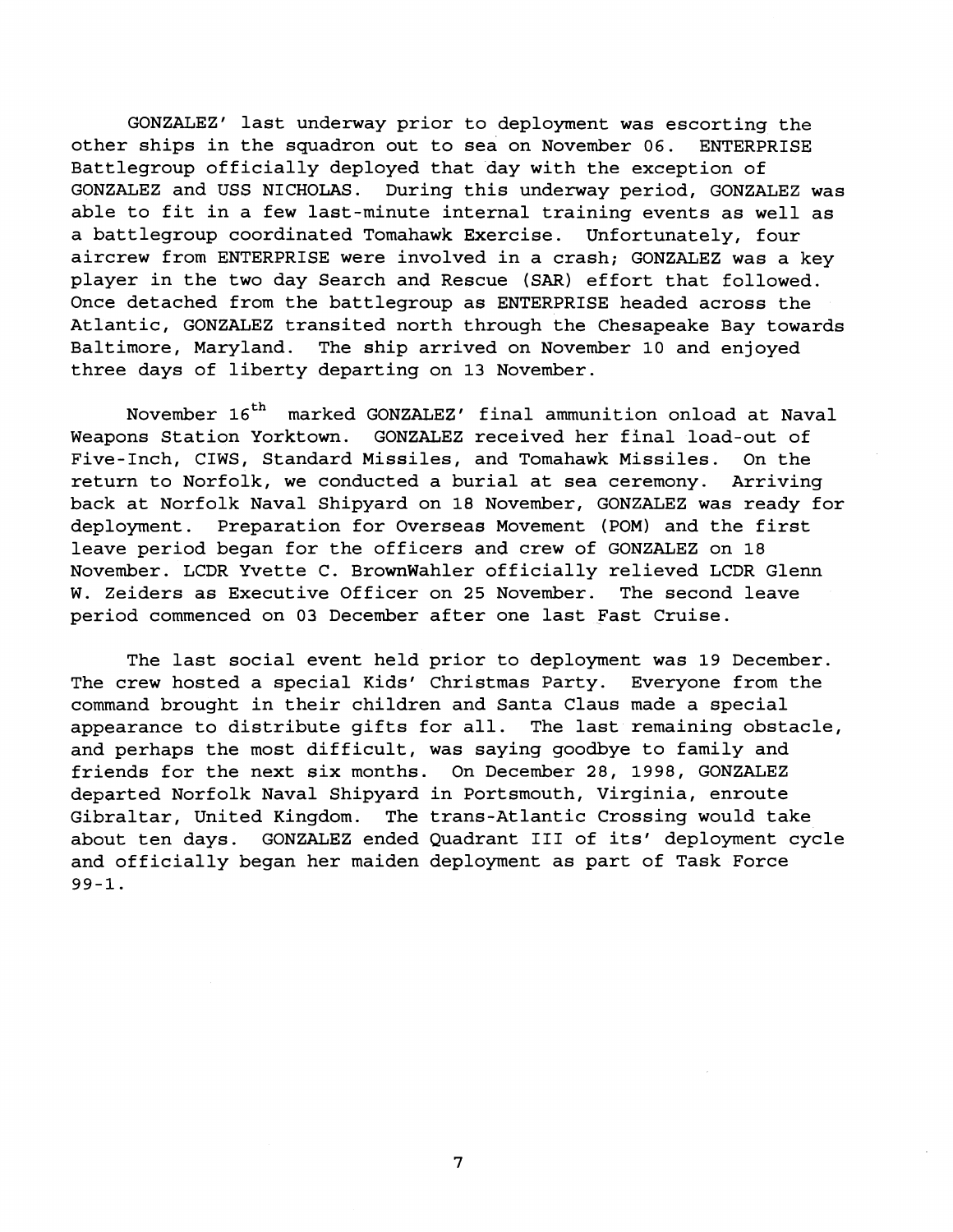**DATE EVENT** 

| $\overline{Jan}$ 01-04 | GONZALEZ Inport Naval Station Norfolk, conducting            |
|------------------------|--------------------------------------------------------------|
|                        | holiday leave stand down. Quadrant II of Inter-              |
|                        | Deployment Training Cycle (IDTC)                             |
| Jan 05-11              | Post Delivery Tests and Trials Inport Phase                  |
| <b>Jan 09</b>          | Berth Shift from Pier 2, Berth 2 to Pier 25 Berth 5          |
|                        | Naval Station Norfolk                                        |
| $Jan$ $12$             | Depart Naval Station Norfolk, VA underway enroute Port       |
|                        | Everglades (Fort Lauderdale), FL for Combat System           |
|                        | Qualification Tests and Trials/Post Delivery Tests and       |
|                        | Trials                                                       |
| Jan 12-Feb 13          | Post Delivery Tests and Trials                               |
| Jan 12-15              | Conducted Tailored Ship's Training Availability Part I       |
|                        | (TSTA I) with Engineering Training Group (ETG)               |
| Jan 15-19              | Inport Port Everglades (Fort Lauderdale), FL                 |
| Jan 20-23              | Underway Enroute Roosevelt Roads, Puerto Rico                |
| Jan 20-21              | <b>AUTEC Range</b>                                           |
| Jan 22-24              | Electronic Warfare Ship's Qualification Trial                |
| $Jan 24-26$            | Inport Roosevelt Roads, PR                                   |
| Jan 26-Feb 5           | Underway Enroute Vieques Range                               |
| Jan 27-28              | Naval Surface Fire Support Qualifications (FIREX I);         |
|                        | Vieques, PR                                                  |
| $\overline{Jan}$ 28    | FIREX I Completed Successfully; score 102.66%                |
| Jan 28-30              | Over-The-Horizon Targeting Trials                            |
| Feb 01                 | Transfer ISIC to COMDESRON EIGHTEEN                          |
| $Feb$ 01               | Homeport change/"Convenience Berth Shift" to Norfolk         |
|                        | Naval Shipyard, Portsmouth,                                  |
|                        | VA                                                           |
| $Feb 02-03$            | Missile Exercises; 5 of 5 SM-2 live firings completed        |
|                        | successfully.                                                |
| $Feb$ $04-05$          | Acoustic Trials, St. Croix, U.S.V.I.                         |
| Feb 06                 | USW Torpedo Exercise, Kingfisher Exercise                    |
| Feb 06-08              | Port Visit, Anchored St. Thomas, U.S.V.I.                    |
| $Feb 09-12$            | Underway Enroute Norfolk Naval Shipyard                      |
| Feb 09-13              | Tailored Ship's Training Availability Part II (TSTA II)      |
|                        | with Engineering Training Group (ETG)                        |
| Feb 13                 | 1 <sup>86</sup> arrival new Homeport; Norfolk Naval Shipyard |
|                        | (Portsmouth, VA)                                             |
| Feb 17-20              | Tailored Ship's Training Availability Part II (TSTA II       |
|                        | CSTG) Combat System Operational Sequencing System Part       |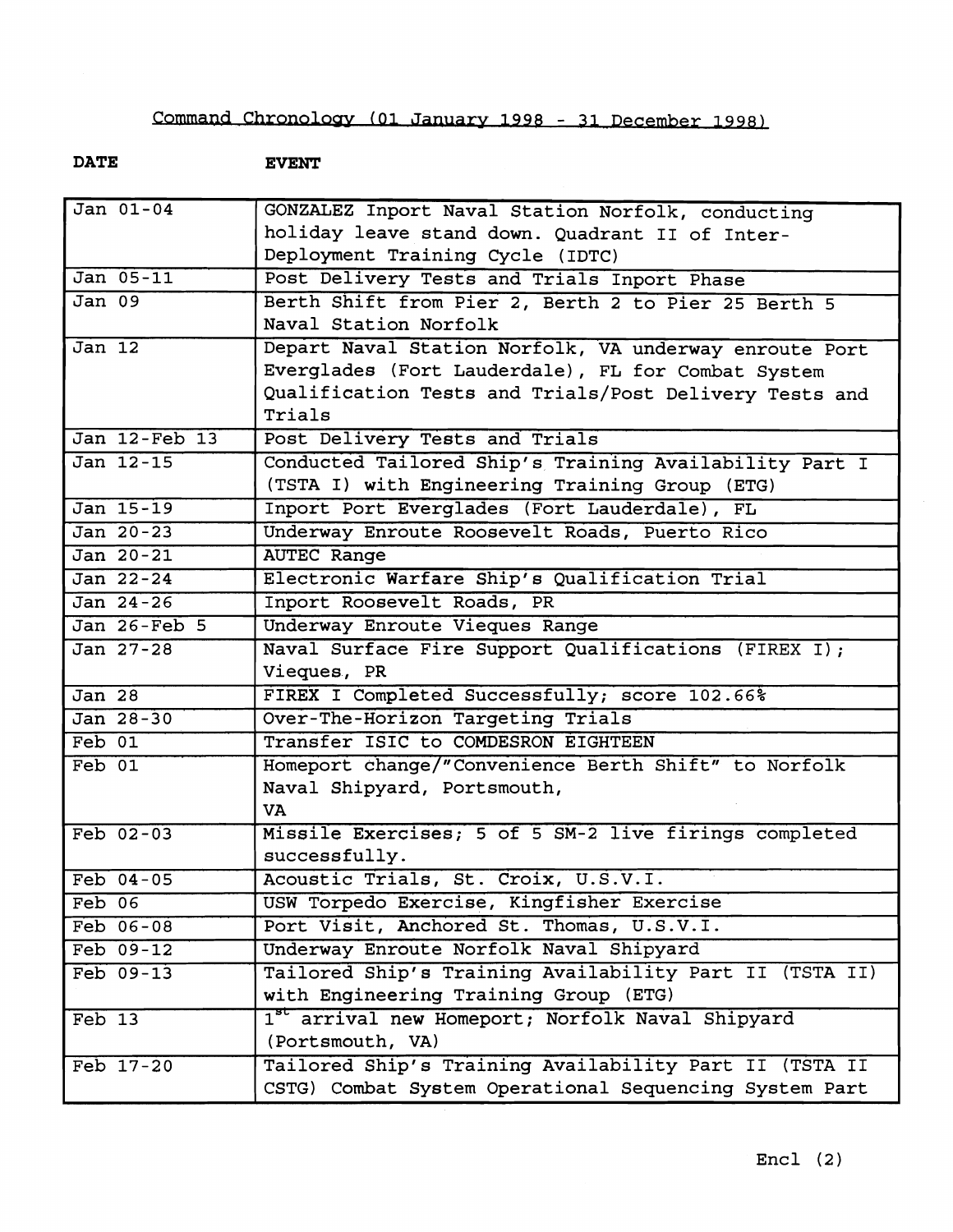|               | II (CSOSS Part II)                                       |
|---------------|----------------------------------------------------------|
| Feb 17-20     | Environmental, Health, and Safety (EHS) Survey           |
| Feb 23-27     | Tailored Ships Training Availability Part II - Combat    |
|               | Systems Training Group                                   |
| Mar 02-06     | Tailored Ships Training Availability Part II/Cruise      |
|               | Missile Assist/Cruise Missile Tactical Qualification     |
| $Mar$ 06      | Cruise Missile Tactical Qualification                    |
| Mar 09-13     | Logistics Management Assessment (LMA)                    |
| Mar 16-19     | Underway Virginia Capes Operating Area                   |
| Mar 16-19     | Engineering Certification                                |
| Mar 20        | Inport Norfolk Naval Shipyard (Portsmouth, VA)           |
| Mar 23-27     | Underway Enroute Cherry Point Operational Area           |
| Mar 23-27     | Tailored Ship's Training Availability Part III           |
|               | (TSTA III); Integrated Team Training (ITT)               |
| Mar 24-25     | Over-The-Horizon Targeting (OTH-T) vs. ENTBATGRU         |
| Mar 27        | Inport Norfolk Naval Shipyard (Portsmouth, VA)           |
| Mar 30-31     | Final Contract Trials (FCT) Preps                        |
| $Mar$ 31      | NEXCOM Ship's Store Best Sales and Service Award         |
|               | Competition Inspection                                   |
| Apr 01        | Underway Virginia Capes Operating Area                   |
| Apr 01-02     | Underway Final Contract Trials (FCT) Rehearsal           |
| Apr 02        | Inport Naval Station Norfolk (NOB)                       |
| Apr 06-10     | Final Contract Trials (FCT) - Inspection and Survey      |
|               | (INSURV)                                                 |
| Apr 07-08     | Underway Virginia Capes Operating Area (One Day)         |
| Apr 08        | Inport Naval Station Norfolk (NOB)                       |
| Apr 09        | Stand-Off Land Attack Missile Exercise (SLAMEX) Phase II |
| Apr 15        | Berth shift from Naval Station Norfolk to Norfolk Naval  |
|               | Shipyard (Portsmouth, VA)                                |
| Apr 20        | Final Evaluation Problem Briefs                          |
| Apr 21        | Underway Virginia Capes Operating Area                   |
| Apr 21-23     | Final Evaluation Problem                                 |
| Apr 23        | Inport Norfolk Naval Shipyard (Portsmouth, VA)           |
| Apr 24-Jun 30 | Integrated Technology for the Twenty-First Century       |
|               | (IT-21) Install/Technical Availability                   |
| May 04        | End Quadrant Two of Ship's Inter-deployment Training     |
|               | Cycle/Begin Quadrant Three                               |
| May 04-08     | Naval Surface Fire Support Team Trainer (MTT)            |
| May $04-28$   | Fleet Maintenance Availability (FMAV) - Norfolk          |
|               | Naval Shipyard (Portsmouth, VA)                          |
| May 08        | Afloat Training Group (ATG) COCC                         |
| May 11-12     | Anti-Air Warfare (AAW) Expeditionary Naval Warfare       |
|               | Gaming System (ENWGS) at Tactical Training Group         |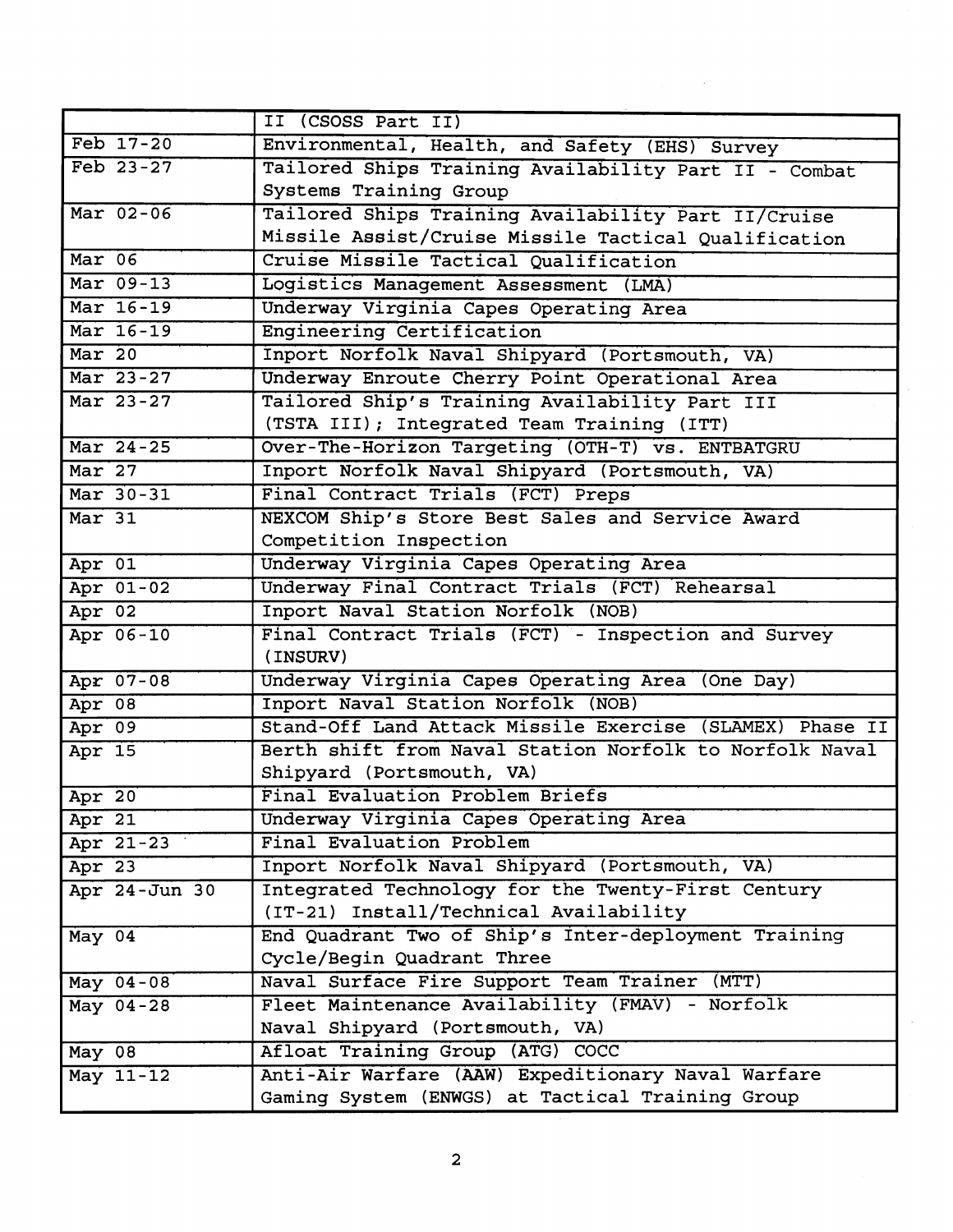|                            | Atlantic (TTGL)                                          |
|----------------------------|----------------------------------------------------------|
| May 11-31                  | Technical Availability - System Calibration              |
| May 13-15                  | Radar Navigation Team Trainer at Fleet Combat Training   |
|                            | Center Atlantic (FCTCLANT)                               |
| May 18-22                  | Physical Readiness Test                                  |
| May 18-22                  | Task Group Undersea Warfare Team Trainer (Fleet Training |
|                            | Center)                                                  |
| <b>May 26</b>              | Office of Naval Intelligence - Pre-deployment Briefs     |
| <b>May 27</b>              | Ordnance Handling and Safety Assist Team (OHSAT)         |
| $May$ 28                   | Final Maintenance Availability Completion Conference     |
| $May$ 29                   | Middle-Eastern Force ENWGS (TTGLANT)                     |
| May 29                     | Morale, Welfare, and Recreation Picnic                   |
| May 30                     | Hail and Farewell                                        |
| Jun 01-12                  | Technical Availability - Cableway Inspection             |
| $Jun$ 08                   | Hull Cleaning                                            |
| Jun 09-10                  | Visit, Board, Search, and Seizure training on board USNS |
|                            | <b>GOSPORT</b>                                           |
| $\overline{Jun}$ 11        | Captain's Call                                           |
| $J$ un $11$                | Fast Cruise/Berth Shift - Norfolk Naval Shipyard         |
|                            | (Portsmouth, VA)                                         |
| Jun 12                     | Midshipman Beach Party                                   |
| Jun 15                     | Underway Virginia Capes Operating Area                   |
| Jun 15-16                  | Giant IR/Radar Cross Section Evaluation                  |
| $\overline{Jun}$ 16        | Inport Norfolk Naval Shipyard (Portsmouth, VA)           |
| Jun 19                     | Safety Standdown                                         |
| Jun 20                     | Hail and Farewell                                        |
| Jun 22                     | Wardroom Provides Lawn Services to Senior Citizens       |
| Jun 23-26                  | ENTERPRISE BATTLE GROUP'S Warfare Commander's Conference |
| <b>Jun 26</b>              | VANDAL Exercise Brief                                    |
| Jun 29                     | Berth Shift Norfolk Naval Shipyard (Portsmouth, VA)      |
| Jun 29-30                  | ENTERPRISE BATTLE GROUP Air Intercept Controller Mobile  |
|                            | Team Trainer                                             |
| Jun 29-Jul 02              | ENTERPRISE BATTLE GROUP Warfare Commander's Conference   |
| $\overline{Ju1}$ 01        | CDR Holloway/CDR Murphy Hail and Farewell                |
| $\overline{\text{Jul}}$ 02 | Captain's Call                                           |
| $Jul$ 03                   | Holiday Routine                                          |
| $Jul$ 04                   | Independence Day/Ship's Fourth of July Celebration with  |
|                            | Family Members                                           |
| Jul 06-09                  | Underway Virginia Capes Operating Area (Wallops Island)  |
|                            | - VANDAL Exercise                                        |
| Jul 09                     | Inport Norfolk Naval Shipyard (Portsmouth, VA)           |
| $\overline{Ju1}$ 10        | Change of Command Ceremony: CDR Joseph W. Murphy         |
|                            | relieves CDR Daniel P. Holloway as Commanding Officer,   |

 $\hat{\mathcal{F}}$ 

 $\mathbb{R}^2$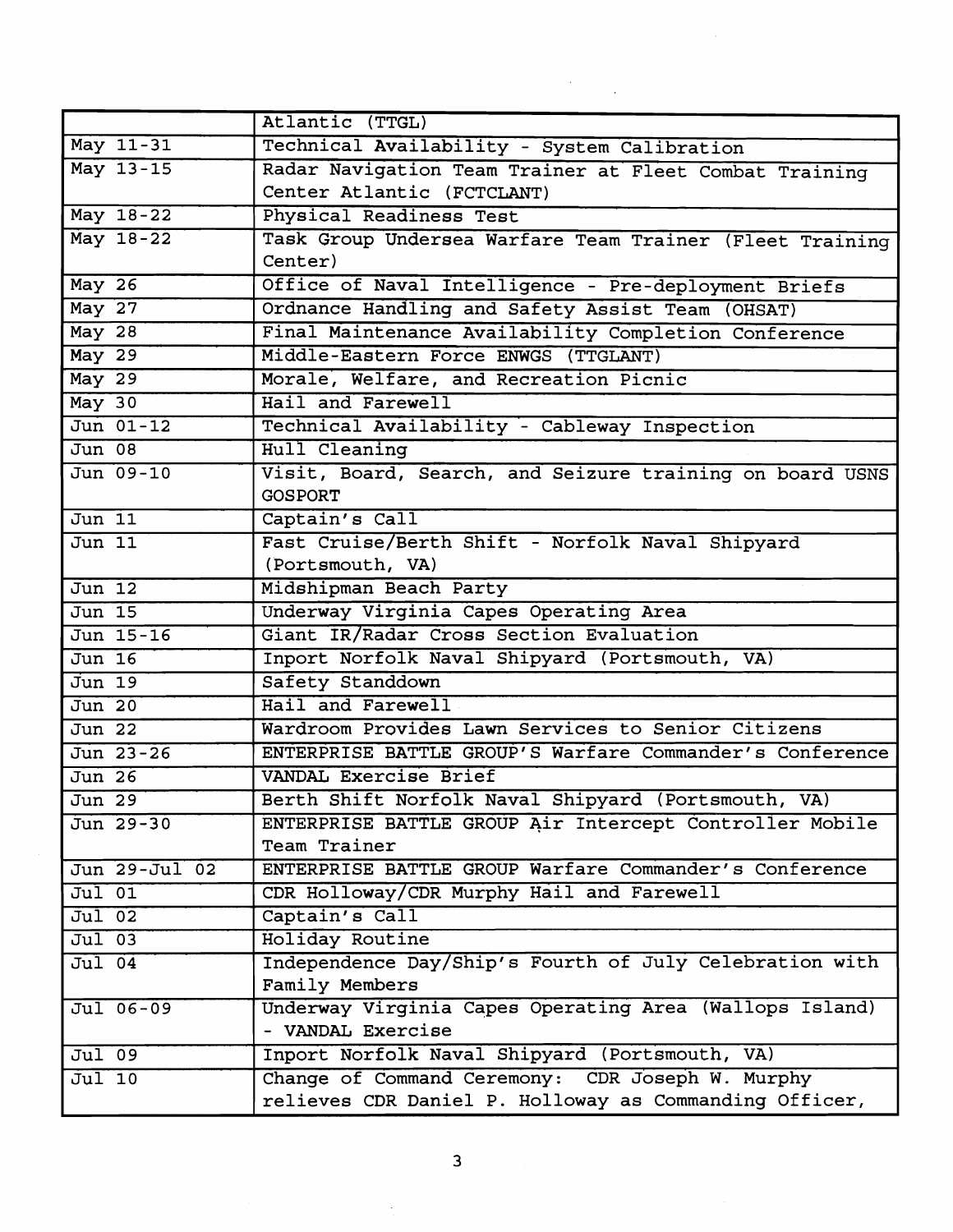|                     | USS GONZALEZ (DDG 66)                                    |
|---------------------|----------------------------------------------------------|
| $\overline{Jul}$ 14 | Underway to Naval Weapons Station - Yorktown, Virginia   |
| Jul 14-17           | Inport Naval Weapons Station - Yorktown/Ordnance Onload  |
| Jul 17              | Inport Norfolk Naval Shipyard (Portsmouth, VA)           |
| $\overline{Ju1}$ 23 | Stand-off Land Attack Missile Exercise (Phase I)         |
| $Jul$ 24            | Underway for Composite Training Unit Exercise enroute    |
|                     | Puerto Rican Operating Area                              |
| Jul 24-Aug 21       | Composite Training Unit Exercise (COMPTUEX)              |
| Jul 24-30           | Undersea Warfare Proficiency Training                    |
| Jul 24-Aug 02       | Composite Training Unit Exercise Phase I                 |
| Aug 01              | Surface-to-Air Missile Exercise; 3 of 3 SM-2 live        |
|                     | firings completed successfully                           |
| Aug 01              | Undersea Warfare Exercise #1                             |
| Aug 02-05           | Inport Naval Station Roosevelt Roads, Puerto Rico        |
| Aug 05-15           | Composite Training Unit Exercise, Phase II               |
| Aug 05              | Underway Puerto Rican Operating Area                     |
| Aug 06              | Air Warfare Exercise #1                                  |
| Aug $07$            | Surface Warfare Exercise #1                              |
| Aug 08              | Air Warfare Exercise #2/Undersea Warfare Exercise #2     |
| Aug $10$            | Air Warfare Exercise #3/Surface Warfare Exercise #2      |
| Aug 11              | Sea Combat Commander Exercise #1                         |
| Aug $12$            | Air Warfare Exercise #4                                  |
| Aug $13$            | Stand-off Land Attack Missile Exercise (Phase II)        |
| Aug 14              | Air Warfare Exercise #5/Sea Combat Commander Exercise #2 |
| Aug 16-18           | Intermediate Training Assessment (ITA)                   |
| Aug 19-21           | Transit from Puerto Rican Operating Area to Norfolk      |
| Aug 20              | COMMANDER ENTERPRISE BATTLEGROUP Stand-Off Land Attack   |
|                     | Missile Exercise (Phase III)                             |
| Aug $21$            | Inport Norfolk Naval Shipyard (Portsmouth, VA)           |
| Aug 25-29           | Berth Shift to Naval Station Norfolk/Underway enroute    |
|                     | Virginia Capes Operating Area - Hurricane Bonnie Sortie  |
| Aug 29              | Inport Naval Station Norfolk                             |
| Aug 31              | Chief Petty Officer Indoctrination                       |
| Sep 02-04           | Radar Navigation Team Trainer                            |
| $Sep$ $03$          | Berth Shift - Norfolk Naval Shipyard (Portsmouth, VA)    |
| $Sep 08-11$         | PARSE I (Grooms)                                         |
| Sep 08-11           | Command, Control, and Communication/Battle Group         |
|                     | Integrated Training                                      |
| $Sep 10-11$         | AEGIS Weapon System Upgrade (5.0.2Z)                     |
| Sep 11-17           | INMARSAT B - High Speed Data Install                     |
| Sep 12              | Hail and Farewell - Wardroom                             |
| Sep 14-17           | Underwater Hull Cleaning                                 |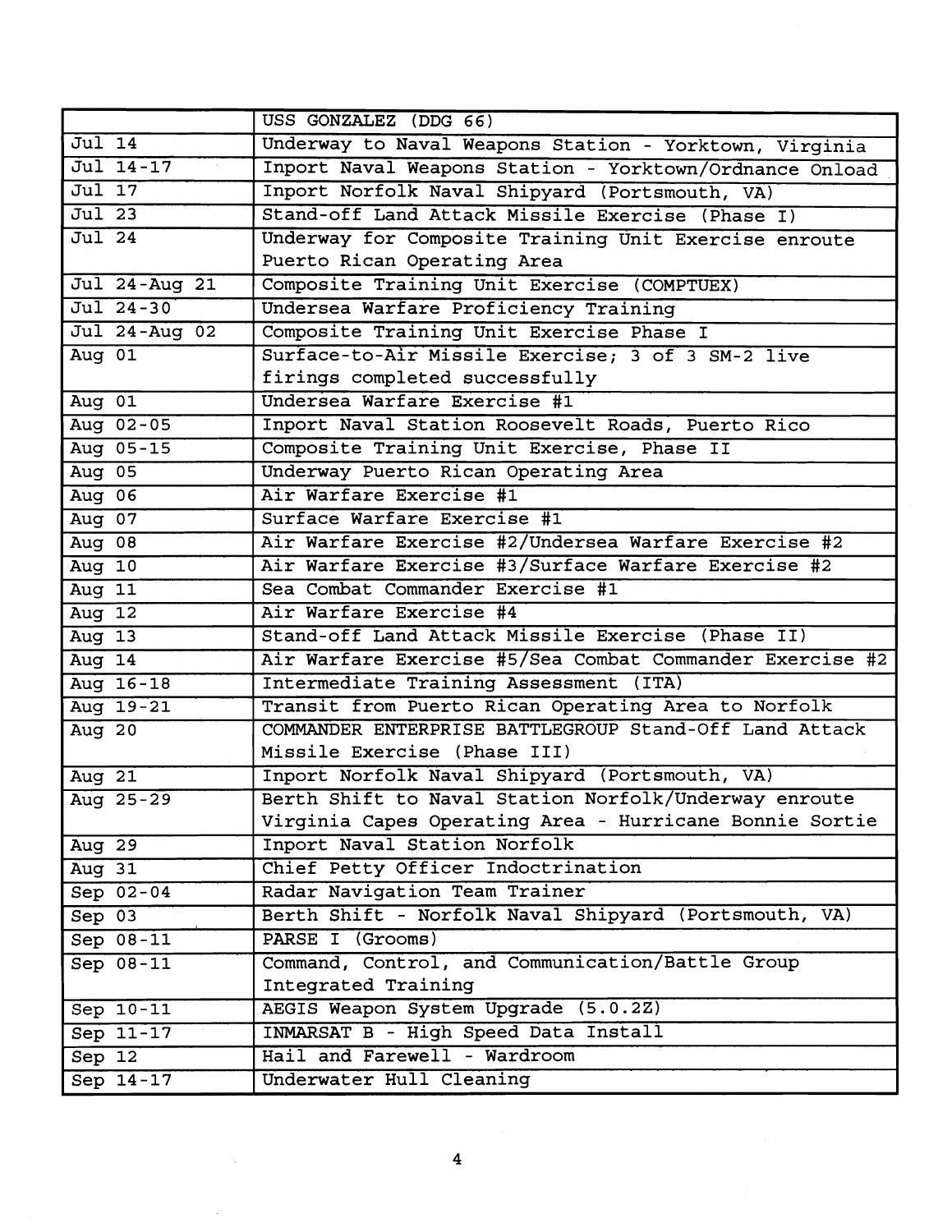| Sep 14-17     | PARSE 3 and 4 (Training)                                              |
|---------------|-----------------------------------------------------------------------|
| Sep 14-17     | SRQ-4 Forward Looking Infrared Install                                |
| Sep 15        | E-5 Examination                                                       |
| Sep 16        | Chief Petty Officer Initiation                                        |
| Sep 17        | E-6 Examination                                                       |
| Sep 18-Oct 05 | Underway Joint Task Force Exercise (JTFEX) - Cherry                   |
|               | Point Operating Area                                                  |
| $Sep$ 19      | Sonar Self-Noise                                                      |
| Sep 20        | Opposed Choke Point Transit                                           |
| Sep 23        | Close-In-Weapon-System Towed Drone Unit Shoot                         |
| Sep 24-29     | Strategic Arms Coordination Exercise                                  |
| Sep 29        | Flag Visit - RADM Dawson, COMMANDER CRUISER DESTROYER<br>GROUP TWELVE |
| $Oct$ 05      | Cease Hostilities for Joint Task Force Exercise                       |
| $Oct$ 06      | Inport Norfolk Naval Shipyard (Portsmouth, VA)                        |
| Oct 12-Nov 05 | Fleet Maintenance Availability (FMAV)                                 |
| Oct $13$      | Postal Assist Visit                                                   |
| Oct 14        | Medical Readiness Evaluation                                          |
| Oct 13-14     | Pre-deployment Supply Assist                                          |
| Oct 15        | Single Parent Pre-deployment brief                                    |
| $Oct$ 15      | Fleet Maintenance Availability Pre-Arrival Conference                 |
| Oct 13-16     | Shipboard Explosive Safety Inspection                                 |
| Oct 16        | Berth Shift from Norfolk Naval Shipyard to Naval Station              |
|               | Norfolk                                                               |
| Oct 16        | Berth Shift from Naval Station Norfolk to Norfolk Naval               |
|               | Shipyard                                                              |
| Oct 19-21     | MSI Shiphandling Team Training                                        |
| Oct 19-23     | Command Managed Equal Opportunity Stand-Down                          |
| Oct $21$      | Blakely Cup Golf Tournament                                           |
| Oct $22$      | Pre-deployment Family Night Brief                                     |
| Oct 22-23     | Electronic Cryptologic Management System (EKMS) Install               |
| Oct 26-30     | Physical Readiness Test                                               |
| Oct $27$      | COMMANDER ENTERPRISE BATTLE GROUP CO'S Call                           |
| Oct 30        | GMC(SW)<br>Retirement Ceremony                                        |
| $Oct$ 30      | Halloween Party                                                       |
| Nov 02        | COMDESRON EIGHTEEN Year 2000 Brief                                    |
| Nov 02        | Uniform Shift to Winter Uniforms                                      |
| Nov 02        | <b>AHIP Brief</b>                                                     |
| Nov $02-03$   | Electronic Cryptologic Management System (EKMS) Install               |
| Nov $02-04$   | PREVENT Seminar                                                       |
| Nov 04        | NOTAP Data Collection Visit                                           |
| Nov 06-09     | Underway Virginia Capes Operating Area; escort for                    |